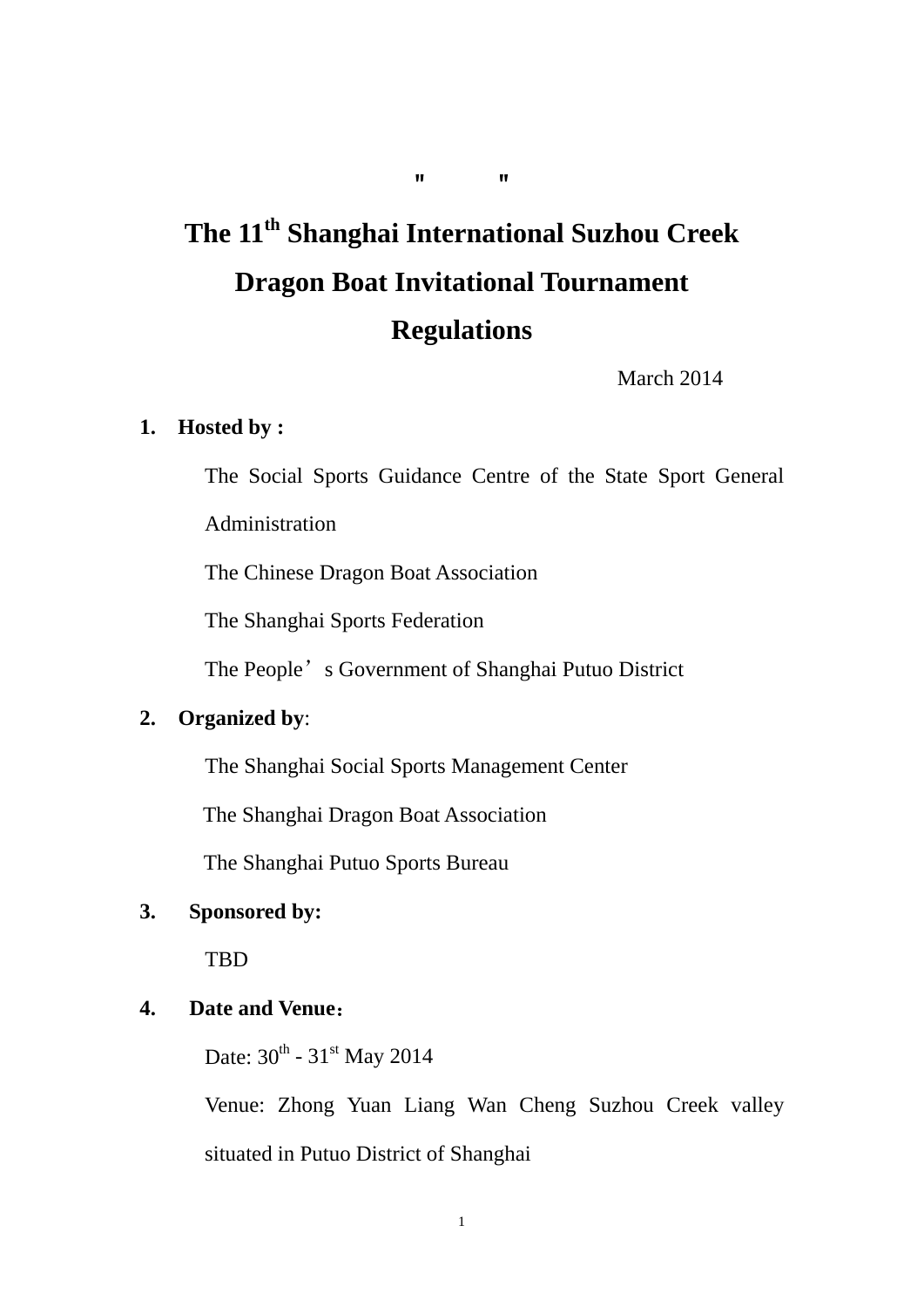#### **5. Events and Categories**:

5.1 12-person Dragon Boat 200m and 500m Straight Speed Open Group

- 5.2 12-person Dragon Boat 200m Straight Speed Mixed Group composed of Elite and Middle School Categories
- 5.3 5-person Dragon Boat 200m Straight Speed Family Group

#### **6. Participating Teams**:

- 6.1 Open Category:8-12 teams invited by the Organizing Committee
- 6.2 Elite Category: 8-12 teams qualified for the tournament
- 6.3 Middle School Category: 4-8 teams qualified for the tournament
- 6.4 Family Category: 8 teams invited by the Organizing Committee

#### **7. Qualification and Enrolment**

- 7.1 Dragon boat teams invited by the organizing committee.
- 7.2 Dragon boat teams qualified for the tournament
- 7.3 All athletes must be proved healthy with a seal stamp by the hospital and must be capable of swimming at least 100m in competition clothing without a lifesaving appliance; no entry form will be approved unless athletes hold an official authorization of their enterprises.

#### 7.4 Enrolment:

Open Category: each team shall comprise the following persons: 1 team manager or 1 coach, 13 athletes (males or females),

2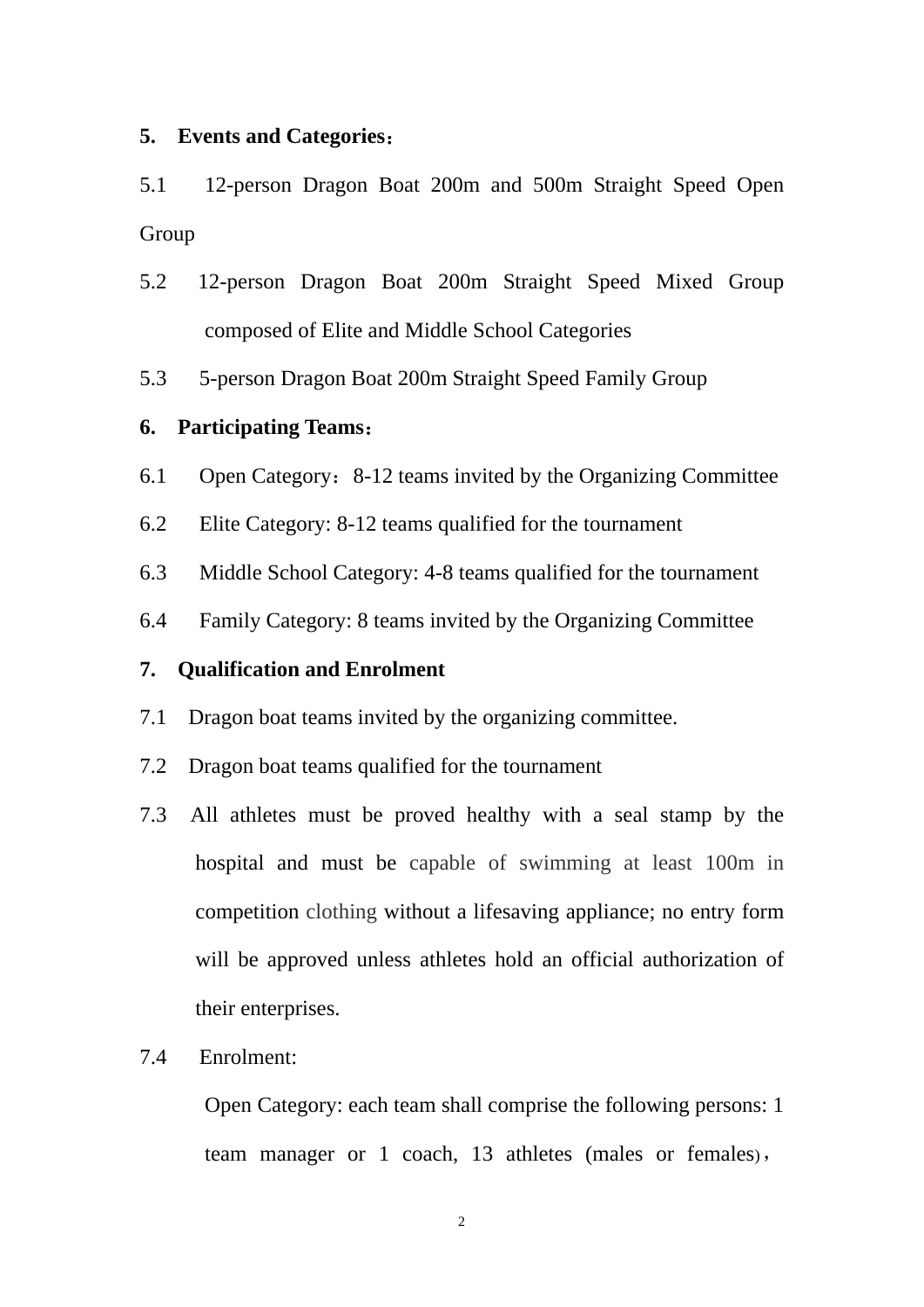including 1drummer, 1 steersman, 10 paddlers and 1 substitute.

Mixed Category: each team shall comprise the following persons: 1 team manager, 1 coach and 14 athletes, including 1drummer, 1 steersman, 10 paddlers and 2 substitutes, the minimum number of female paddlers entered must be at least 3, the number of the male paddlers allowed on board in competition will be limited to 8, and the number of the female paddlers must not be less than 2. Family category: each team shall comprise the following persons: 1 team manager and 6 athletes, including 1 steersman (drummer), 4 paddlers and 1 substitutes, the minimum number of female paddlers entered must be at least 1.

7.5 In accordance with the latest Dragon Boat Competition Rules approved by the State Sport General Administration, the team manager and the coach from each team shall be liable for any consequences deriving from athletes' health status and their swimming capability during the competition, in this respect, the team manager is required to sign an all-member safety responsibility contract, however, the insurance for all participants during the competition shall be provided by the organizing committee.

#### **8. Competition Outlines**:

8.1 The latest Dragon Boat Competition Regulations approved by the

3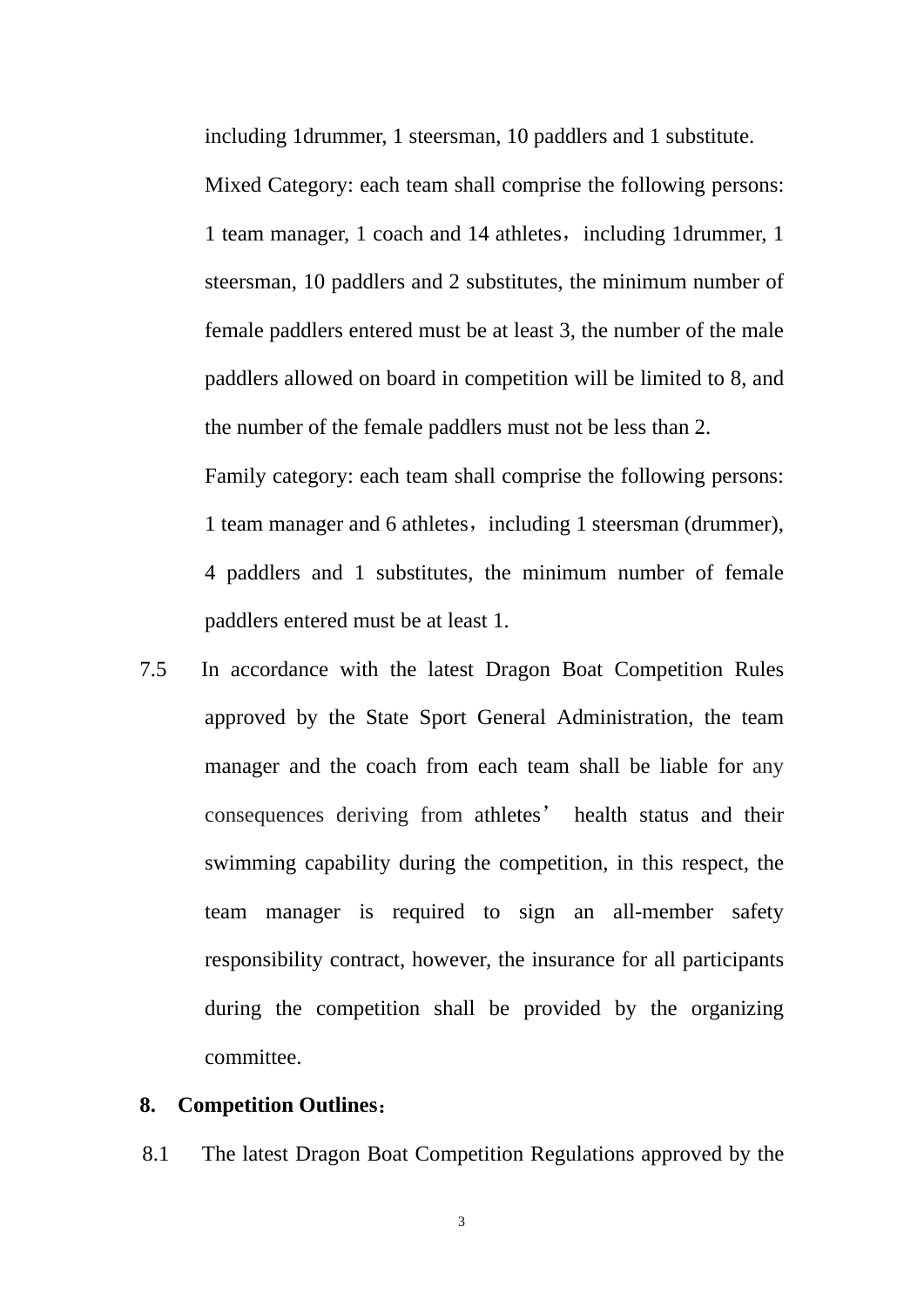State Sport General Administration will be applied in the race.

- 8.2 All dragon boats and paddles used in the competition will be provided by the organizer.
- 8.3 Four lanes will be set up for the competition

 The tournament composition shall include a preliminary, quarter final, semi final and a final. In case the teams are less than 4 (including 4 teams), two round competitions will be selected and the best time of each team after two rounds will be considered for the overall ranking.

- 8.4 During training and competition, all participants must correctly wear a life jacket and obey the instructions and directions given by the race officials and referees.
- 8.5 During the competition, all team members are required to wear their identical team uniforms.

#### **9. Enrolment, Registration and Departure**:

- 9.1 Enrolment
- 9.1.1 All invited teams are kindly requested to log on the official web site www.shptty.com and download the competition regulations as well as the enrolment form. The enrolment form must have been completed and sent to the Competition Department of the Organizing Committee by fax or e-mail by 18<sup>th</sup> April 2014, while the original copy needs to be sent to the department by express mail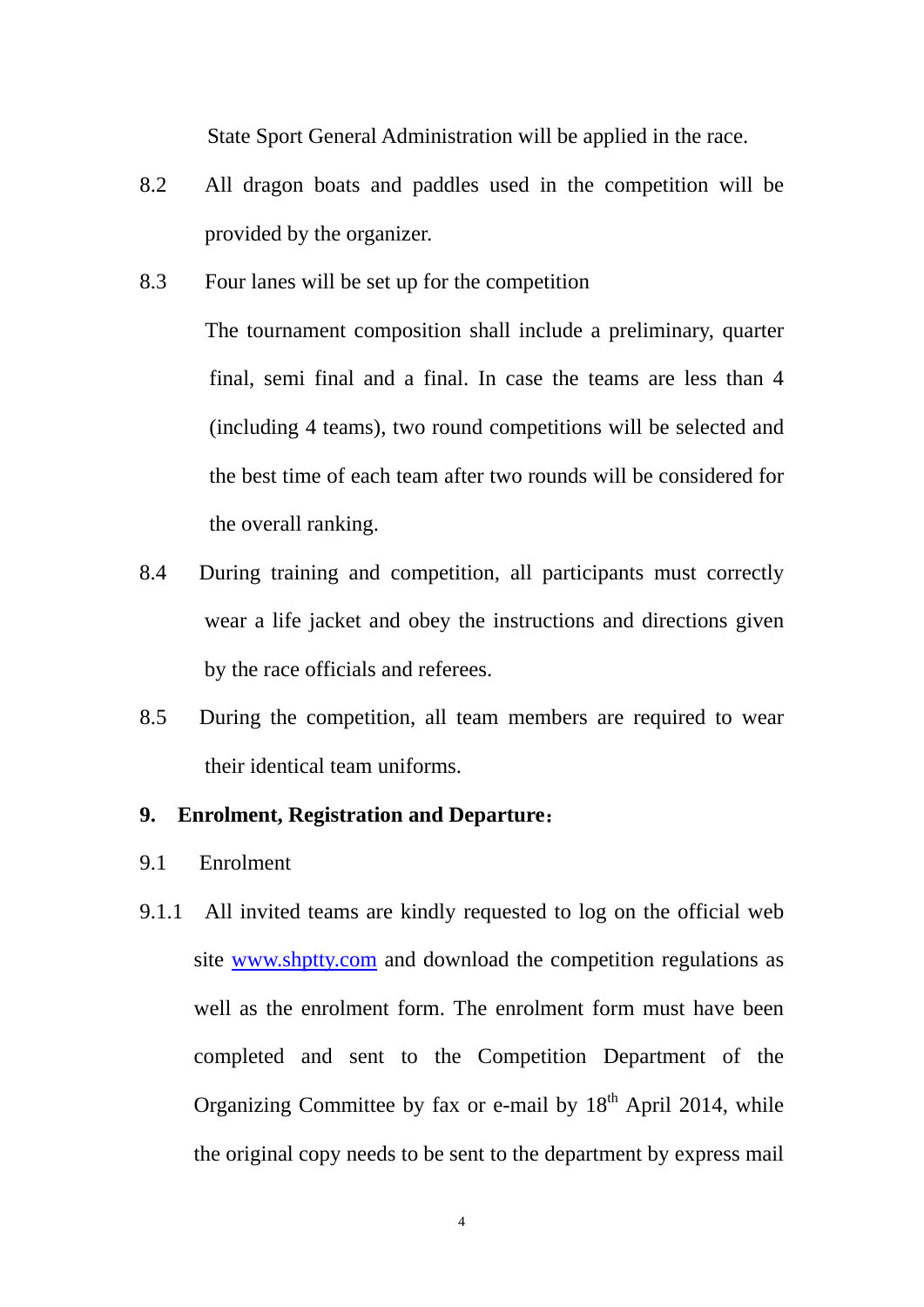as soon as possible.

#### 9.1.2 Contact Details:

The Competition Department of the Organizing Committee of the 11<sup>th</sup> International Suzhou Creek Dragon Boat Invitational Tournament Shanghai:

## **Room 1407, Block 2, No. 1668 Daduhe Road, Shanghai, China**

Post Code: 200333

 $Fax: +862152564588*7468$ 

Contact persons:

1, Mr. Jinfa YAN

Tel:+86 21 5256 4588×7462

E-mail: shptlzxh@126.com

#### 9.2 **Registration**:

- 9.2.1 Teams from Shanghai shall check in at the designated area 2 hours before the competition.
- 9.2.2 Other teams invited by the organizer are requested to check in on  $28<sup>th</sup>$  May 2014, the checking-in venue will be notified later on.

#### 9.3 **Departure**:

9.3.1 Teams from Shanghai may leave immediately after the finish of the competition; other teams shall leave after the finish of the competition on  $31<sup>st</sup>$  May.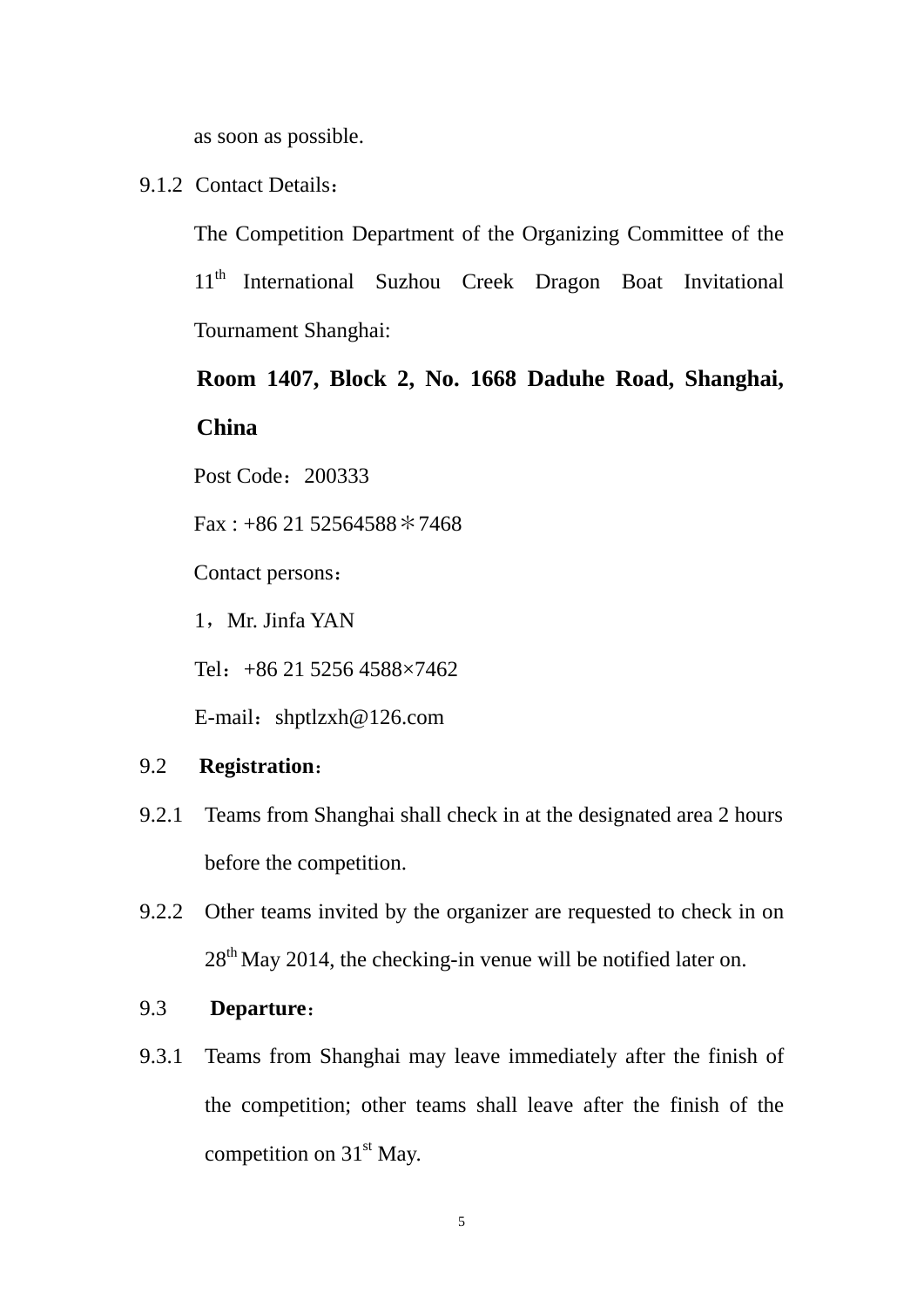- 9.3.2 Any additional expenses caused by earlier arrival and later departure will be borne by the team itself.
- 9.4 In order to arrange a pick-up for all teams, please let us know your detailed itinerary such as arrival time, location, flight and train number etc. 15 days before the competition (not applicable for local teams).
- 9.5 The meeting for head referee, team leaders and coaches is to be held on  $29<sup>th</sup>$  May, the place of the meeting will be notified later on.

#### **10. Expenses**:

The Organizing Committee will be providing accommodation, full board and ground transportation for the invited teams, while the travel expenses shall be borne by the teams themselves. The local teams must pay all their expenses for this event.

#### **11. Appeal Board**:

The constitution of the appeal board members as well as their respective duties shall be carried out in line with the arbitration regulations concerned.

#### **12. Referees**:

All referees shall be appointed by the organizing committee.

#### **13. Classifications and Awards**:

#### 13.1 Classification:

All teams will be classified as follows: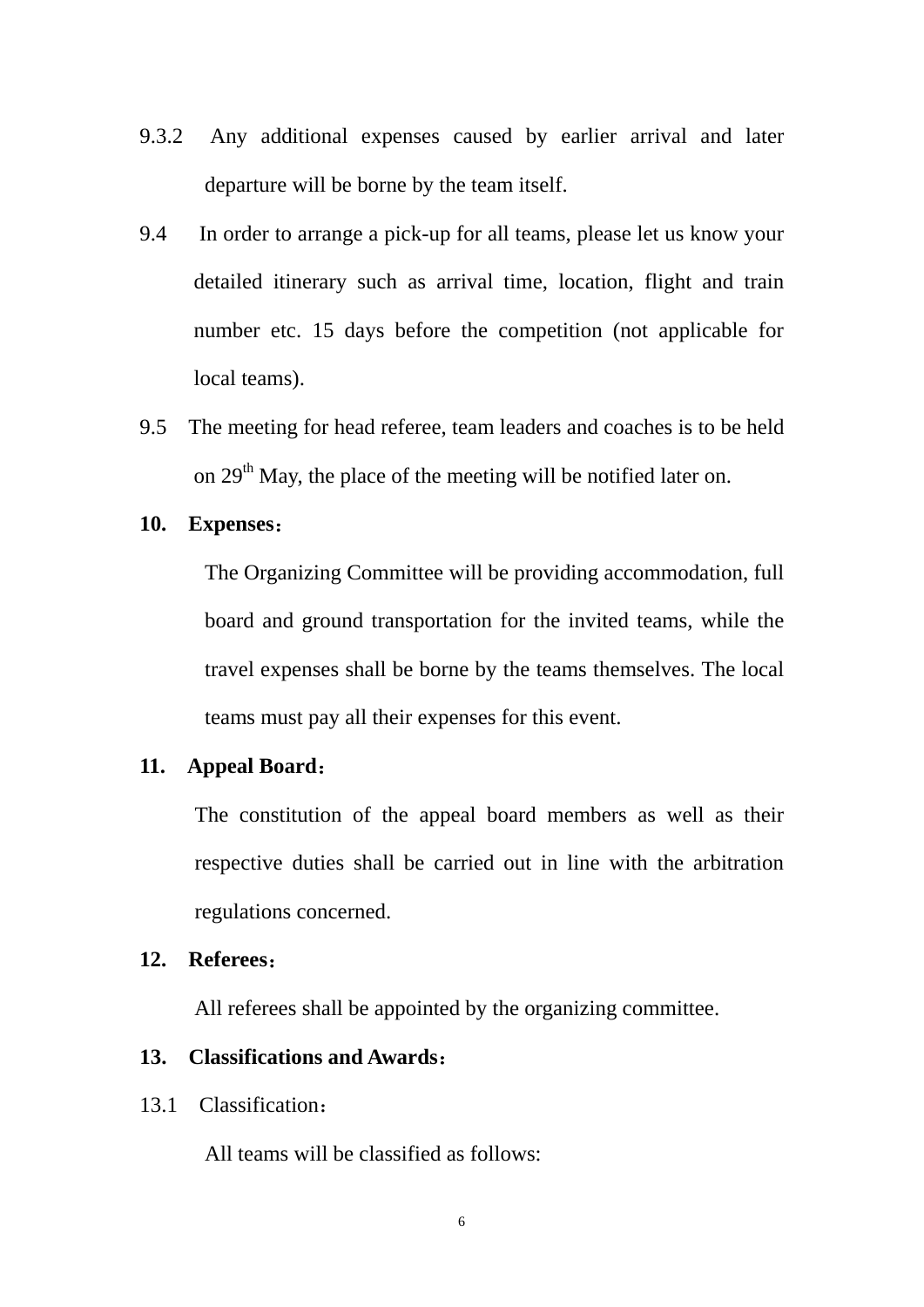#### 13.1.1 Open Category:

A combined ranking points added by the 200m and 500m shall determine the final ranking, the points will be allocated in such a way that the winner will be determined by the number of the teams (points) plus 1 point, the second placed team will be determined by the number of the teams (points) minus 1 point and so on, in case of a dead heat, the 500m result will break the tie.

#### 13.1.2 Other Categories:

The final classification will be achieved directly on the result of the final.

13.2 Awards:

The top 3 teams of each category will be awarded the trophies, medals, certificates of award and prize money; other teams will be awarded the certificates of award and prize money.

| Ranking         | Prize Money (CNY)    |                   |                        |                    |  |  |
|-----------------|----------------------|-------------------|------------------------|--------------------|--|--|
|                 | <b>Open Category</b> | Government Office | <b>Local Community</b> | Senior High School |  |  |
|                 |                      | Category          | Category               | Category           |  |  |
| 1 <sub>st</sub> | 40'000               | 20'000            | 10'000                 | 5'000              |  |  |
| $2^{nd}$        | 30'000               | 1.5'000           | 8'000                  | 4'000              |  |  |
| 3 <sup>rd</sup> | 20'000               | 1'0000            | 6'000                  | 3'000              |  |  |
| $4^{\text{th}}$ | 1.5'000              | 8'000             | 4'000                  | 2'000              |  |  |

List of prize money: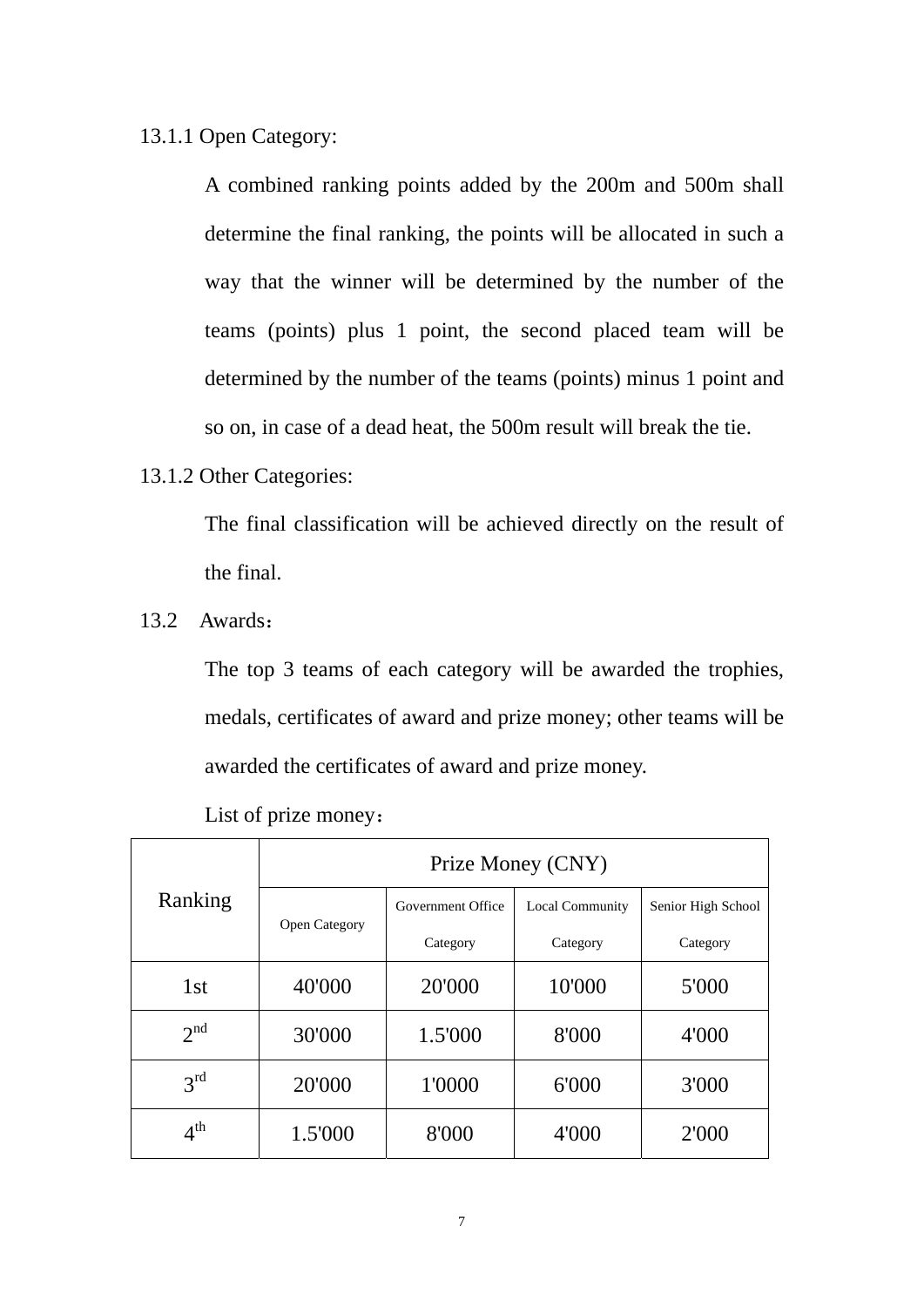| $\mathbf{z}^{\text{th}}$  | 10'000         | 6'000           | 3'000          | 2'000          |
|---------------------------|----------------|-----------------|----------------|----------------|
| $6^{\text{th}}$           | 5'000          | 4'000           | 3'000          | 2'000          |
| 7 <sup>th</sup><br>and up | $3'000\times6$ | $3'000\times 6$ | $3'000\times2$ | $2'000\times2$ |

#### **14. Others**:

- 14.1 The organizing committee shall have the right of interpretation of these issues, further information may be delivered to you if required.
- 14.2 When you complete the formal enrolment form, please forward the organizer the following information:
- 14.2.1 A brief introduction of your dragon boat team within 70 words.
- 14.2.2 All participants' identity card numbers or passport numbers, which must be legibly filled out on the entry form, (for purchasing a unified insurance for all athletes).

The Organizing Committee of the 11<sup>th</sup> " Cup " International Suzhou **Creek Dragon Boat Invitational Tournament Shanghai**